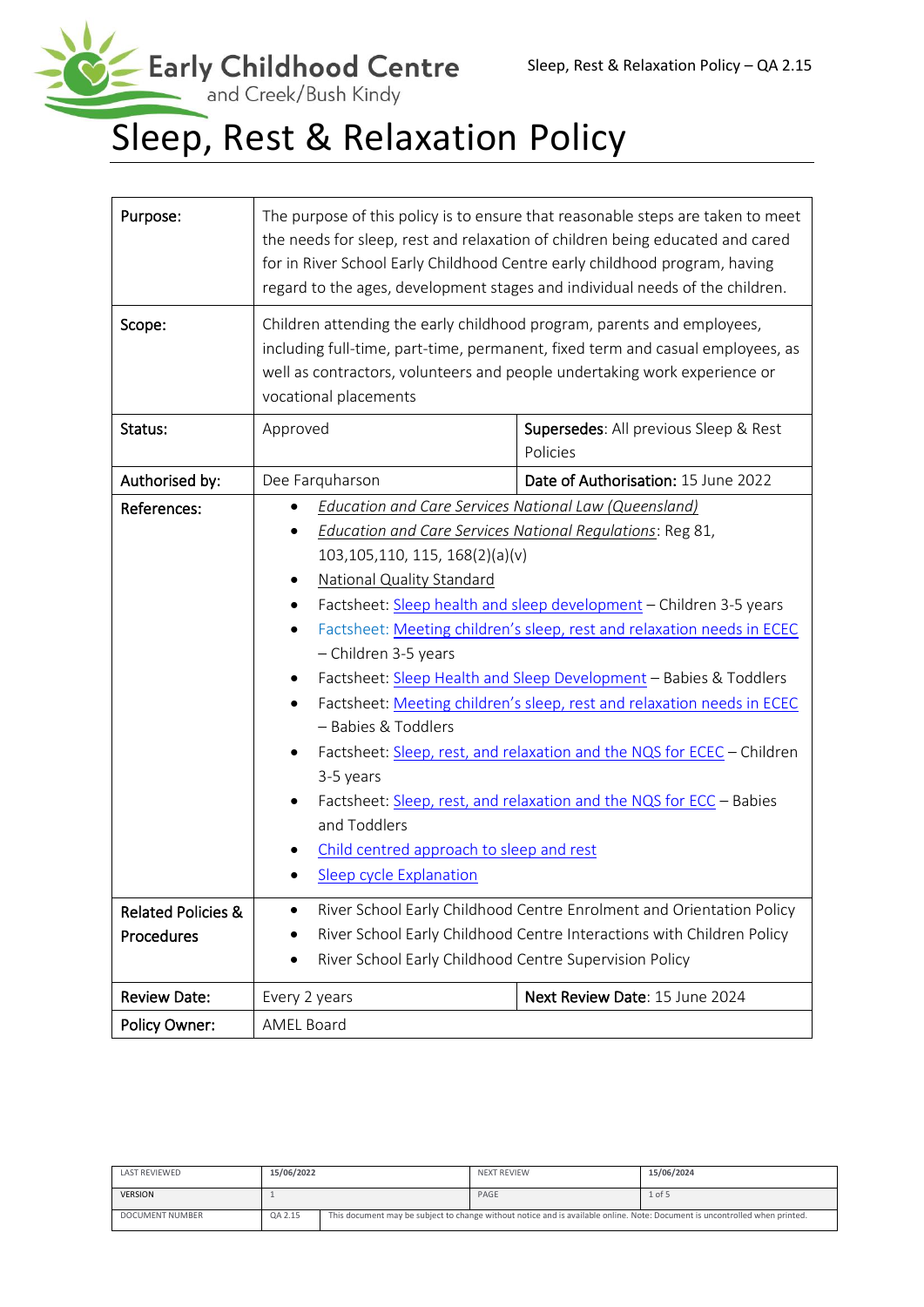

## **Policy Statement & Principles**

River School Early Childhood Centre recognises that sleep and rest strategies are important factors in ensuring children feel secure and safe at our service.

Sleep, rest, and relaxation is an important part of the lives of children. Children need opportunities to learn to rest and relax their bodies and minds and the environments we provide for them to do so can influence their sleep, rest and general wellbeing. Poor sleep and rest practices may negatively affect children's concentration, memory and behaviour.

Children's sleep needs change over time and vary from child to child. It is normal for children in the kindergarten age group to no longer need a daytime sleep<sup>1</sup>.

Education and care services are required by national law to ensure the health and wellbeing of children being educated and cared for by the service<sup>2</sup>.

River School Early Childhood Centre is committed to taking reasonable steps to ensure that the needs for sleep, rest and relaxation of children being educated and cared for by the service are met, having regard to the ages, development stages and individual needs of the children<sup>3</sup>.

Children will be encouraged to sleep, rest or relax during a flexible routine rest period each day. The routine is flexible to support:

- Children who do require a sleep
- Children who do not require a sleep, and/or
- Children who seek rest and relaxation throughout the day

During the flexible routine rest period children will not be forced to sleep, prevented from sleeping or forced to lie down. Children who do not require a sleep will be encouraged to relax by engaging in quiet experiences during the flexible routine rest period (for example, drawing, reading, puzzles). Children will also be encouraged to engage in opportunities for relaxation throughout the day.

While taking into account individual needs of families and children, should requests for particular routines or practices impact significantly on the wellbeing and comfort of other children attending the service and/or the safety of the child, educators will work closely with the family to achieve a suitable outcome.

The service will ensure:

- Maintenance of appropriate educator-to-child ratios at all times
- Adequate supervision of children at all times, including the close monitoring of sleeping children - educators remain within hearing range and regularly observing
- A safe, comfortable sleeping and resting environment, considering space, ventilation, and hygiene requirements.
- Sleep, rest and relaxation is incorporated into program planning.

<sup>3</sup> *Education and Care Services Regulations* s.81

| LAST REVIEWED          | 15/06/2022 |                                                                                                                             | <b>NEXT REVIEW</b> | 15/06/2024 |
|------------------------|------------|-----------------------------------------------------------------------------------------------------------------------------|--------------------|------------|
| <b>VERSION</b>         |            |                                                                                                                             | PAGE               | 2 of 5     |
| <b>DOCUMENT NUMBER</b> | QA 2.15    | This document may be subject to change without notice and is available online. Note: Document is uncontrolled when printed. |                    |            |

 $<sup>1</sup>$  Sleep health and sleep development – Children aged 3-5 years in ECEC</sup>

<sup>2</sup> *Education and Care Services National Law (Queensland)* s.51(1)(a)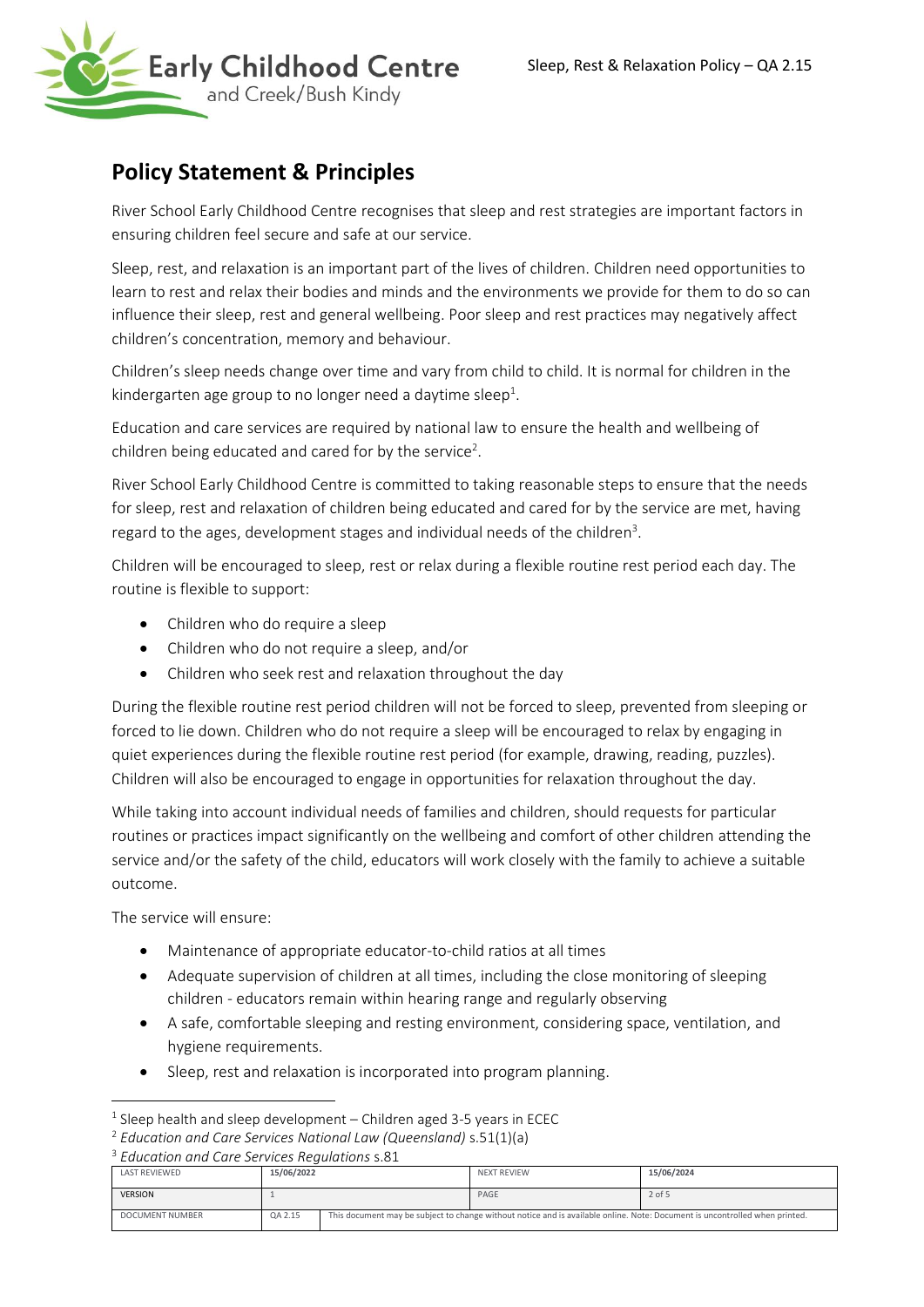

- Consultation with parents upon enrolment and regularly thereafter about their child's individual sleep, rest and relaxation requirements and practices to ensure practices at the service are responsive to:
	- o the individual needs of the children
	- o parenting and cultural beliefs, values, practices and requirements
	- o the length of time each child spends at the service
	- o the circumstances or events occurring at a child's home
	- o consistency of practice between home and the service
	- o a child's general health and wellbeing
- Recording and communicating with families regarding each child's daily sleep and rest patterns.
- Educators have up to date information on good sleep, rest and relaxation practice, including safety precautions.

### **Implementation**

If a family's beliefs, values and requests conflict with current recommended evidence-based guidelines, Educators will communicate to the family that we respond to the individual needs of each child. Educators will be guided by the physical indicators displayed by the child. Educators will remain respectful to ensure the family understands that children will not be forced to sleep, or alternatively, be prevented from sleeping. Children should be allowed to wake on their own accord. Children's natural sleep and rest rhythms will be supported. Should a service have a request from a parent to wake a child, the child's natural sleep cycle will be observed, and the child may be woken at the beginning of a REM cycle. REM is individual to each child and can be observed as the child or toddler shuffling, rapidly moving/ fluttering eyelids, and vocal sounds. Children's behaviours should also be monitored after waking to ensure that the amount of sleep cycles is sufficient for the individual child. Refer to Early Childhood Australia [video.](https://learninghub.earlychildhoodaustralia.org.au/video-dr-harriett-hiscock/)

Exceptions to this policy, is if an individual child, is suffering from a diagnosed medical condition. The family will need to provide the service with written documentation from the child's medical practitioner identifying the condition, along with the inclusion of the alternative practises they have been medically approved for the child and complete a medical conditions and risk minimisation and communication plan.

Educators should make rest time a comfortable, positive experience for all the children by understanding a child's individual needs and the family's expectations for rest and sleep for their children.

River School Early Childhood Centre's commitment to ensuring that all reasonable steps are taken to ensure the sleep, rest and relaxation needs of children are met safely and respectfully.

#### **Awareness**

The service will regularly raise awareness of the importance of sleep, rest and relaxation with families and staff, including the development and implementation of this policy and related procedures. Information on sleep, rest, and relaxation for the appropriate age group and in general will be made available in this policy and upon request. River School Early Childhood Centre will enable access to resources in relevant languages, where possible, to support families engaging with the service.

| LAST REVIEWED          | 15/06/2022 |                                                                                                                             | <b>NEXT REVIEW</b> | 15/06/2024 |
|------------------------|------------|-----------------------------------------------------------------------------------------------------------------------------|--------------------|------------|
| <b>VERSION</b>         |            |                                                                                                                             | PAGE               | 3 of 5     |
| <b>DOCUMENT NUMBER</b> | QA 2.15    | This document may be subject to change without notice and is available online. Note: Document is uncontrolled when printed. |                    |            |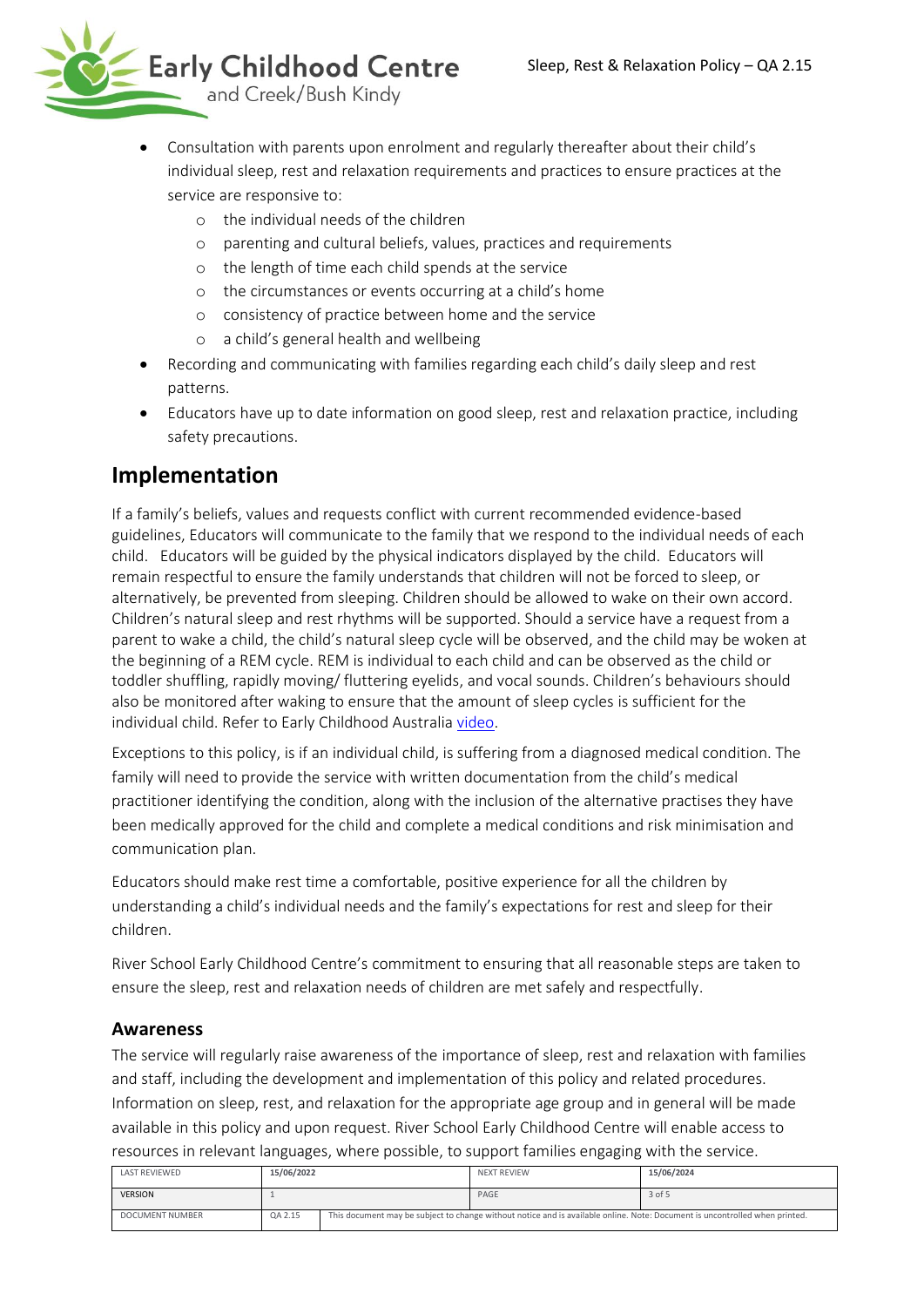

River School Early Childhood Centre will engage with parents/carers to provide opportunities, on enrolment and when required, to discuss any issues in relation to sleep, rest and relaxation practices for their child, adjust, if needed, to support the wellbeing of the child, taking into consideration good practice, service philosophy, cultural and family practices, and the individual needs of the child.

River School Early Childhood Centre will ensure that nominated supervisors and educators at the service are advised of:

- changes to good practice in the area of sleep, rest and relaxation
- their obligations under the National Law to provide for the safety, health and wellbeing of the children in their care
- any changes to the Sleep, Rest and Relaxation Policy and associated procedures.

Parents of children enrolled at the service will be notified at least 14 days before the service makes any change to a policy or procedure that may have a significant impact on the service's provision of education and care to any child enrolled at the service, or the family's ability to utilise the service.

#### **Accessibility**

Copies of this policy and any related procedures are readily accessible at the service and available for inspection by the Regulatory Authority, Nominated Supervisor, employees, and families.

#### **Training**

The service will ensure that staff are aware of the Sleep, Rest and Relaxation Policy on induction and at appropriate review times.

The service will educate its employees in procedures relating to sleep, rest, and relaxation for children, including how to manage parent/carer requests, children's individual needs, managing sleep and rest equipment, strategies for creating a relaxing environment and recording of children's rest patterns if requested.

#### **Compliance and Monitoring**

In accordance with its responsibilities, River School Early Childhood Centre will undertake the following compliance and monitoring activities:

- Keep up to date and accurate records of parent/carer requests for particular practice for their child.
- Keep up to date and accurate records of sleep, rest and relaxation patterns of children and provide as appropriate to parents/carers if requested.
- Communicate sleep, rest and relaxation information to parents and employees.
- Review and update the Sleep, Rest and Relaxation Policy and procedures as required.

#### **Complaints**

Suggestions of non-compliance with the service's processes may be submitted as complaints under River School Early Childhood Centre Complaints Handling Policy.

| LAST REVIEWED   | 15/06/2022 |                                                                                                                             | <b>NEXT REVIEW</b> | 15/06/2024 |
|-----------------|------------|-----------------------------------------------------------------------------------------------------------------------------|--------------------|------------|
| <b>VERSION</b>  |            |                                                                                                                             | PAGE               | 4 of 5     |
| DOCUMENT NUMBER | QA 2.15    | This document may be subject to change without notice and is available online. Note: Document is uncontrolled when printed. |                    |            |